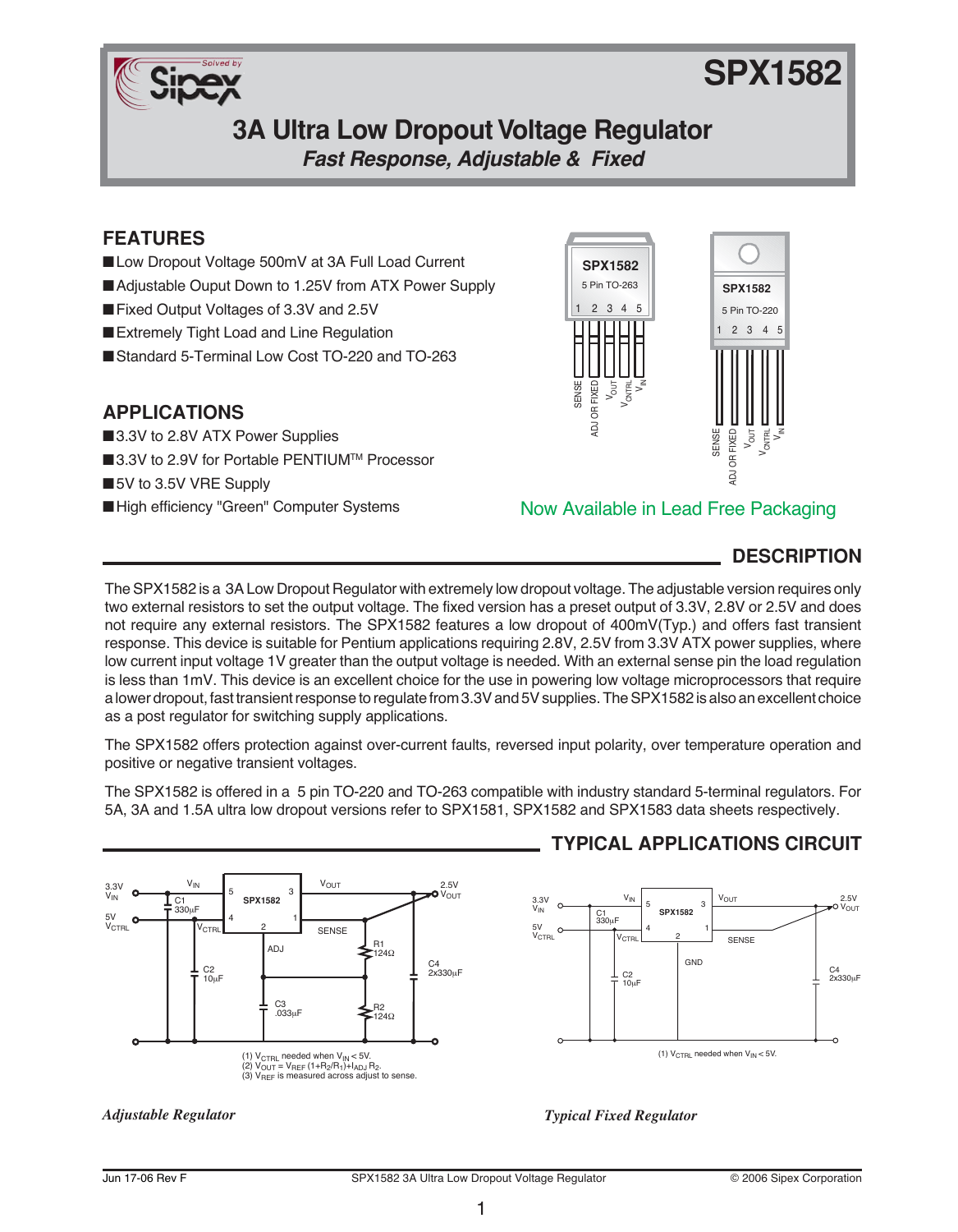VCTRL Input Voltage ....................................................... 13V

| Storage Temperature Range  -65°C to +150°C  |  |
|---------------------------------------------|--|
| <b>Operating Junction Temperature Range</b> |  |
|                                             |  |
|                                             |  |
|                                             |  |

# **ELECTRICAL CHARACTERISTICS**

Electrical characteristics at  $V_{OUT} = V_{SENSE}$ ,  $V_{ADJ} = 0V$ ,  $T_A = 25^{\circ}C$ ,  $C_{CTL} = C_{PWR} = C_{OUT} = 33 \mu F$  tantalum cap unless otherwise specified. The ♦ denotes the specifications which apply over full temperature range -40°C to +85°C, unless otherwise specified.

| <b>PARAMETER</b>                       | <b>MIN</b> | <b>TYP</b> | <b>MAX</b> | <b>UNITS</b>            |   | <b>CONDITIONS</b>                                                                                                              |  |  |
|----------------------------------------|------------|------------|------------|-------------------------|---|--------------------------------------------------------------------------------------------------------------------------------|--|--|
| 2.5V Version                           |            |            |            |                         |   |                                                                                                                                |  |  |
| Output Voltage                         | 2.450      | 2.5        | 2.550      | V                       |   | $V_{\text{CTRI}} = 6.0V$ to 12V, $V_{\text{IN}} = 3.0V$ to 5.0V, $I_{\Omega} = 10 \text{mA}$                                   |  |  |
|                                        | 2.400      |            | 2.600      |                         |   | $I0 = 10mA$ to 3A                                                                                                              |  |  |
| 2.8V Version                           |            |            |            |                         |   |                                                                                                                                |  |  |
| Output Voltage                         | 2.744      | 2.8        | 2.856      | V                       |   | $V_{\text{CTRL}} = 6.3V$ to 12V, $V_{\text{IN}} = 3.3V + 0.8V$ , $I_0 = 10 \text{mA}$                                          |  |  |
|                                        | 2.688      |            | 2.912      |                         |   | $I0 = 10mA$ to 3A                                                                                                              |  |  |
| 3.3V Version                           |            |            |            |                         |   |                                                                                                                                |  |  |
| Output Voltage                         | 3.234      | 3.3        | 3.366      | V                       |   | $V_{\text{CTRL}} = 6.3V$ to 12V, $V_{\text{IN}} = 3.3V + 0.8V$ , $I_{\text{O}} = 10 \text{mA}$                                 |  |  |
|                                        | 3.168      | 3.3        | 3.432      |                         |   | $I0 = 10mA$ to 3A                                                                                                              |  |  |
| <b>All Voltage Options</b>             |            |            |            |                         |   |                                                                                                                                |  |  |
| Reference Voltage                      | 1.238      | 1.25       | 1.263      | V                       |   | $V_{\text{CTRI}} = 2.75V$ , $V_{\text{IN}} = 2.00V$ , $I_{\Omega} = 10 \text{mA}$                                              |  |  |
|                                        |            |            |            |                         |   | $V_{\text{CTBL}}$ =2.7V to 12V, $V_{\text{IN}}$ = 2.05V to 5.5V, $I_{\text{O}}$ =10mA to 7A                                    |  |  |
| Line Regulation                        |            |            |            | mV                      |   | $V_{\text{CTRL}}$ = 2.5V to 12V, $V_{\text{IN}}$ = 1.75 to 5.5V, $I_{\text{O}}$ =10mA                                          |  |  |
|                                        |            | 1.0        | 3.0        |                         |   | $V_{AD,i} = 0V$                                                                                                                |  |  |
| Load Regulation (Note 1)               |            | 1.0        | 5.0        | mV                      |   | $V_{\text{CTBL}} = 2.75V$ , $V_{\text{IN}} = V_{\text{OUT} +} 1.5V$ , $I_{\text{O}} = 10 \text{mA}$ to 3A, $V_{\text{AD,I}} =$ |  |  |
| l0V                                    |            |            |            |                         |   |                                                                                                                                |  |  |
|                                        |            |            |            |                         |   |                                                                                                                                |  |  |
| Dropout Voltage Min. V <sub>CTRL</sub> |            | 1.05       | 1.18       | V                       |   | $V_{ADJ} = 0V$                                                                                                                 |  |  |
| (Note 2) $(V_{IN} - V_{OUT})$          |            |            |            |                         |   | $V_{IN} = 2.05V$ , $I_{O} = 1A$                                                                                                |  |  |
| Dropout Voltage Min. VIN               |            | 0.40       | 0.50       | $\overline{\mathsf{v}}$ |   | $V_{AD,J} = 0V$                                                                                                                |  |  |
| (Note 2) $(V_{IN} - V_{OUT})$          |            |            |            |                         |   | $V_{IN} = 2.75V$ , $I_{O} = 3A$                                                                                                |  |  |
| <b>Current Limit</b>                   | 3.1        |            |            | A                       |   | $V_{\text{CTRL}} = 2.75V$ , $V_{\text{IN}} = 2.05V$ , $\Delta V_{\text{OUT}} = 100$ mV, $V_{\text{ADJ}} = 0V$                  |  |  |
| Minimum Load Current                   |            | 5          | 10         | mA                      |   | $V_{\text{CTBI}} = 5V$ , $V_{\text{IN}} = 3.3V$ , $V_{\text{AD}} = 0V$                                                         |  |  |
|                                        |            |            |            |                         |   |                                                                                                                                |  |  |
| <b>Thermal Regulation</b>              |            | 0.002      | 0.02       | $%$ /W                  |   | 30ms Pulse                                                                                                                     |  |  |
| Ripple Rejection                       | 60         | 80         |            | dB                      |   | $V_{\text{CTRL}} = 3.75V$ , $V_{\text{IN}} = 3.75V$ , $I_{\text{O}} = 2.3A$ , $V_{\text{ADJ}} = 0V$                            |  |  |
|                                        |            |            |            |                         |   | $T_J = 25$ , $V_{RIPPLE} = 1$ Vpp at 120Hz                                                                                     |  |  |
| <b>Control Pin Current</b>             |            | 60         | 120        | mA                      | ٠ | $V_{ADJ} = 0V$                                                                                                                 |  |  |
|                                        |            |            |            |                         |   | $V_{\text{CTBL}} = 2.75V$ , $V_{\text{IN}} = 2.05V$ , $I_{\text{O}} = 3A$                                                      |  |  |
| Adjustble Pin Current                  |            | 50         |            | μA                      |   | $V_{\text{CTRL}} = 2.75V$ , $V_{\text{IN}} = 2.05V$ , $V_{\text{ADJ}} = 0V$ , $I_{\text{O}} = 10 \text{mA}$                    |  |  |
|                                        |            |            | 120        |                         | ۰ |                                                                                                                                |  |  |
| <b>Thermal Resistance</b>              |            |            | 3          | $\overline{C}$ /W       |   | Junction to Case $(\theta_{\text{JC}})$                                                                                        |  |  |
| TO-220-5                               |            |            | 29.3       | $\overline{C}$ /W       |   | Junction to Ambient $(\theta_{JA})$                                                                                            |  |  |
| <b>Thermal Resistance</b>              |            |            | 3          | $\overline{C}$ /W       |   | Junction to Case $(\theta_{JC})$                                                                                               |  |  |
| TO-263-5                               |            |            | 31.2       | $\overline{C}$ /W       |   | Junction to Ambient $(\theta_{JA})$                                                                                            |  |  |

**Note 1:** Low duty cycle pulse testing with Kelvin connections is required to order to maintain accurate data. **Note 2:** Dropout voltage is defined as the minimum differential between V<sub>IN</sub> and V<sub>OUT</sub> or V<sub>CTRL</sub> and V<sub>OUT</sub> required to maintain regulation at  $V_{\text{OUT}}$  95% Nominal  $V_{\text{OUT}}$ .

Note 3: V<sub>REF</sub> is measured across Adjust pin to Sense pin.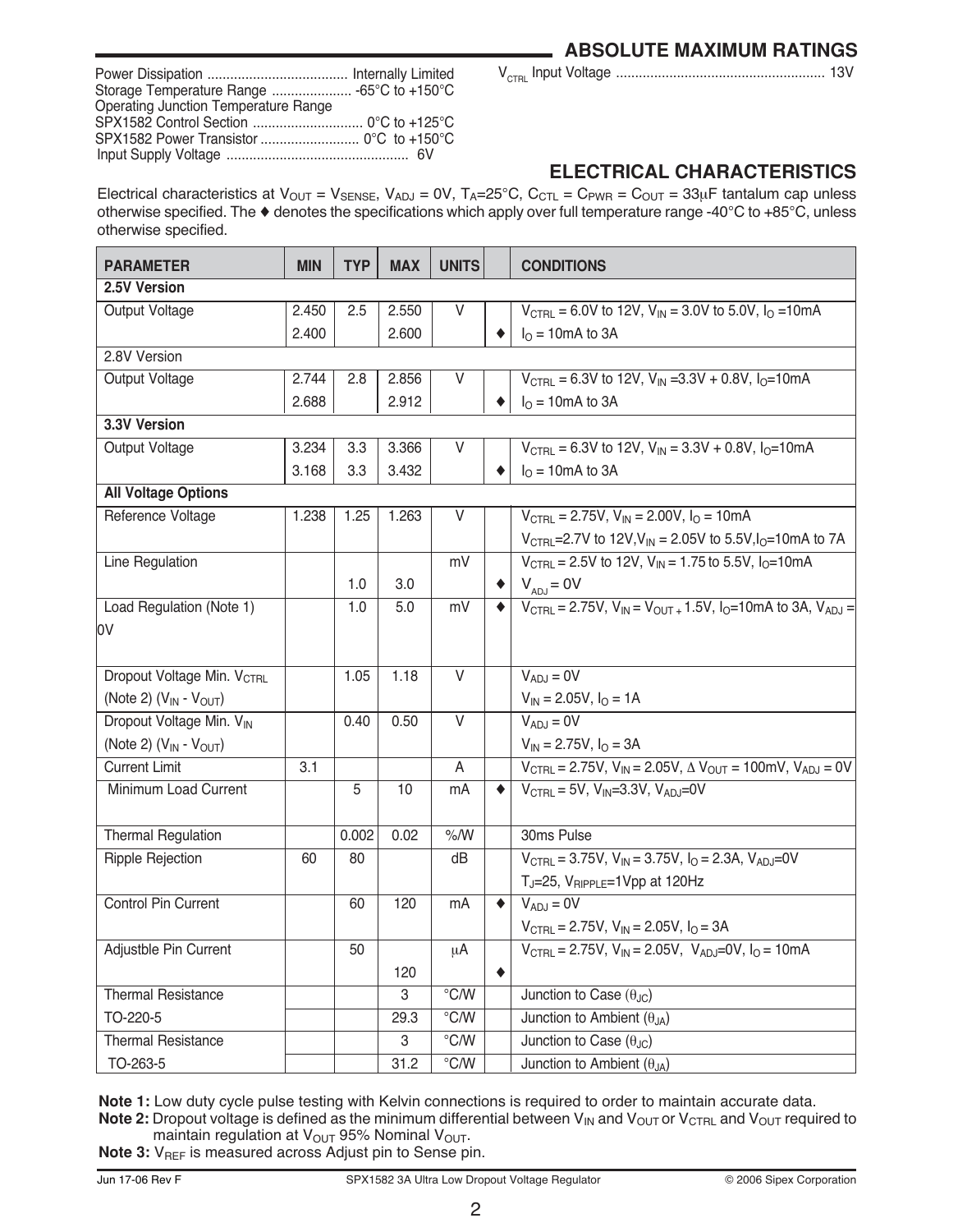# **PIN DESCRIPTION**

| <b>PIN NUMBER</b> | <b>PIN NAME</b>   | <b>DESCRIPTION</b>                                                                                                                                                                                                                           |
|-------------------|-------------------|----------------------------------------------------------------------------------------------------------------------------------------------------------------------------------------------------------------------------------------------|
|                   | <b>SENSE</b>      | Allows Kelvin sense of $V_{\text{OUT}}$ at the load. (Positive side of the<br>reference voltage of the device).                                                                                                                              |
| 2                 | ADJ               | Negative side of the reference voltage for the device. Adding a small<br>bypass capacitor from the ADJ pin to ground will improve the transient<br>response.                                                                                 |
| 3                 | <b>V</b> OUT      | Power output of the device.                                                                                                                                                                                                                  |
| 4                 | $V_{\text{CTRL}}$ | Supply pin for the control circuitry of the device. The current flow into this<br>pin will be about 1% of the output current. V <sub>CTRL</sub> must be between 1.0V<br>and 1.3V greater than the output voltage for the device to regulate. |
| 5                 | $V_{IN}$          | Output load current is supplied through this pin. $V_{\text{IN}}$ must be between 0.1V<br>and 0.8V greater than the output voltage for this device to regulate.                                                                              |

Note that TAB is internally connected to Pin 3.



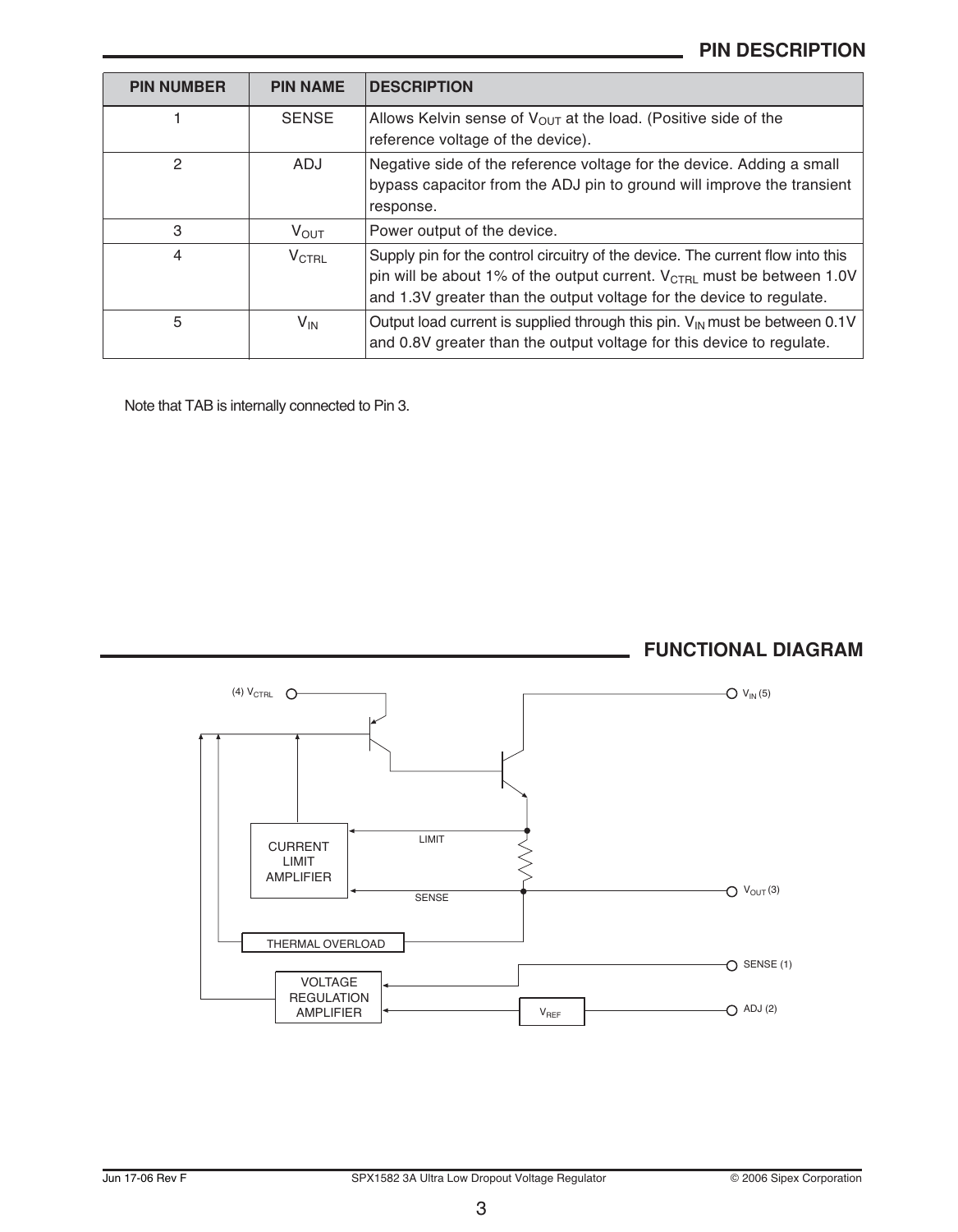The SPX1582 is designed as a high performance and low cost solution for applications requiring a lower dropout than traditional NPN regulators.

The SPX1582 uses a separate input voltage  $V_{CTRI}$ .  $(V_{\text{CTRL}} \geq V_{\text{OUT}} + 1.3V)$  to minimize the dropout voltage. This allows the 2.5V power for the load to come from a 3.3V system supply. As an added benefit this will reduce the heat dissipation\*, and lower heatsink and cooling fan costs.

The SPX1582 can power the 2.5V core voltage for microprocessors such as a PentiumPCTM, P55CTM, AMD5k86TM and K6TM and the IBM PowerPCTM 603EV and 604EV processors.

A typical application would use 3.3V for  $V_{IN}$  and 5.0V for  $V_{\text{CTRL}}$  from a motherboard power supply to provide a nominal 2.5V output. Using the sense pin provides a Kelvin measurement of output for reducing resistance-associated errors.

# **Power Up Sequencing**

The SPX1582 requires a power up sequence in that V<sub>IN</sub> must be applied before VCTRL to prevent a latchup condition. If this is not possible, then a  $10\Omega$  series resistor should be added to the VCTRL input to prevent the device from entering into latchup if VCTRL is applied before VIN.

# **Adjustable Regulator Design**

1.25V reference voltage is being developed between the SENSE pin and the ADJ pin of the SPX1582. Adding two external resistors (see fig 1.) will allow setting the output voltage from 1.25V to 6V.  $R_1$  is chosen so that this current is specified at a minimum load current of 10mA.  $R_2$  is given by the formula:

 $V_{\text{OUT}} = V_{\text{REF}} (1 + R_2/R_1) + I_{\text{ADI}} (R_2).$ 

The current flowing from the ADJ pin is typicaly 50μA. This ADJ pin contributes to the final  $V<sub>OUT</sub>$  but is usually neglected. Connecting the sense pin to the top of the resistor divider will improve load regulation.

# **Lowering Noise**

For the fixed voltage device, adding a capacitor at the GND pin will improve transient response. This capacitor is chosen in the range of  $1uF$  to 0.1μF and will depend on the amount of output capacitance in the system.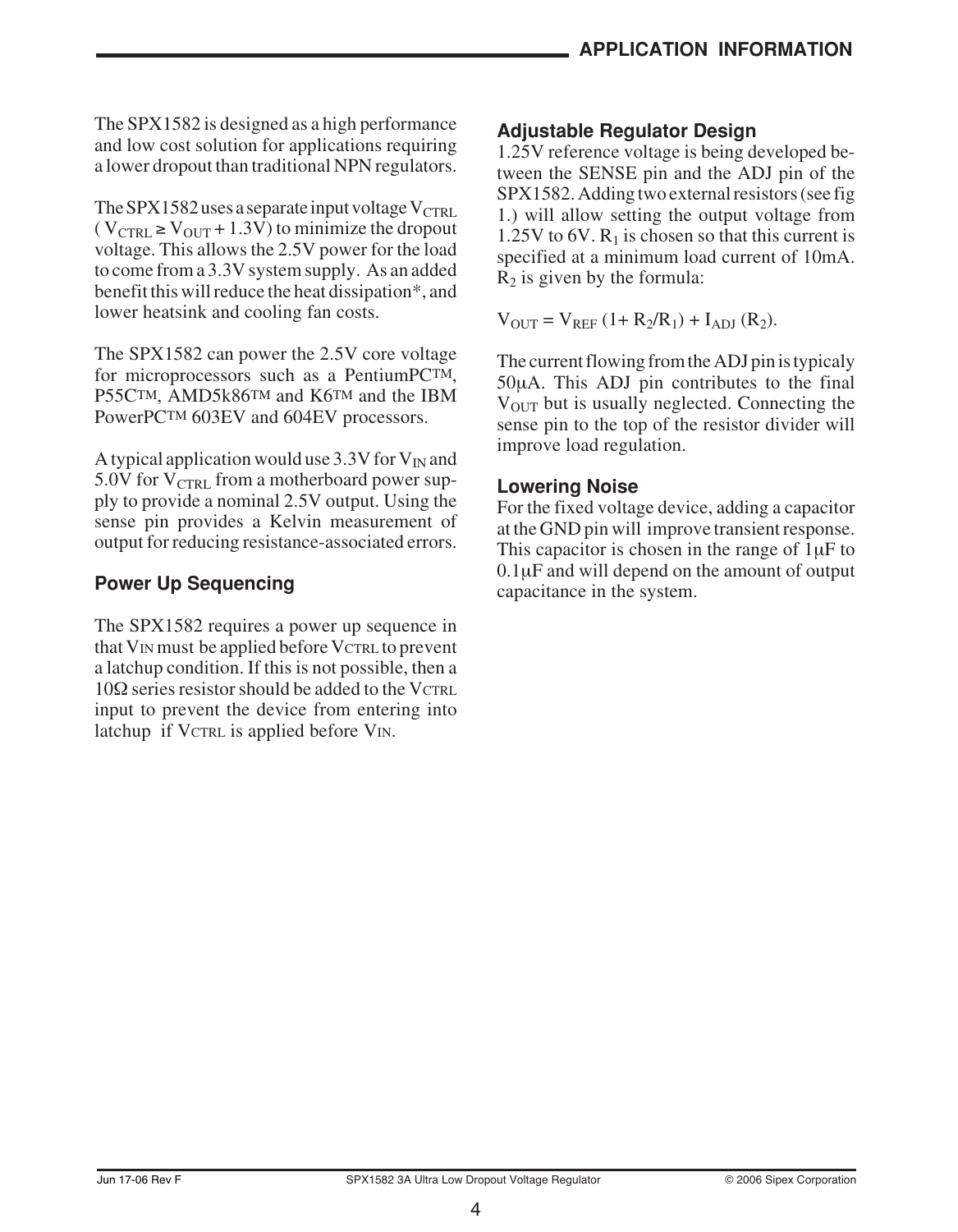

Controlling Dimension is Inches

TO220 5L PKG OUTLINE

 $\bigcirc$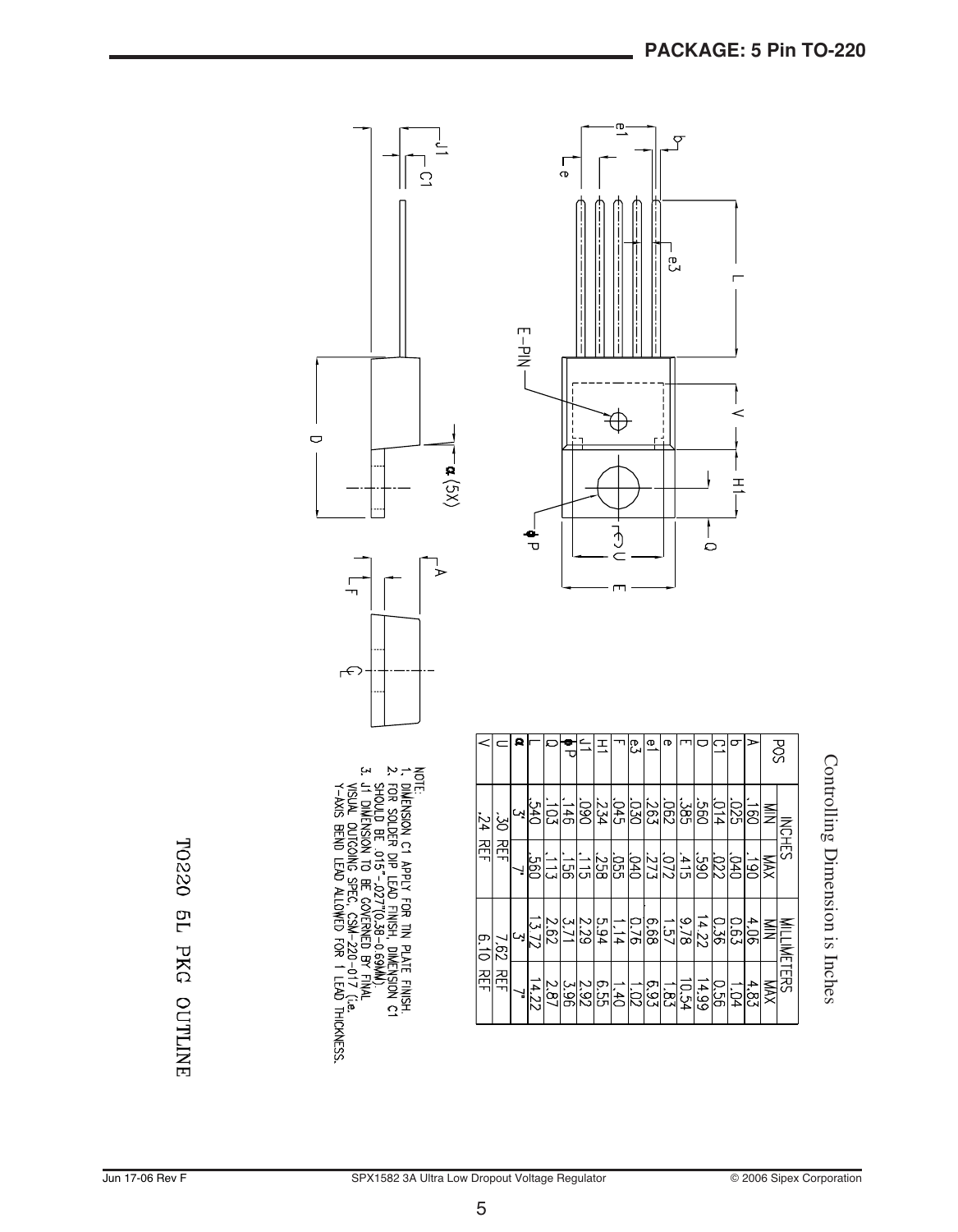